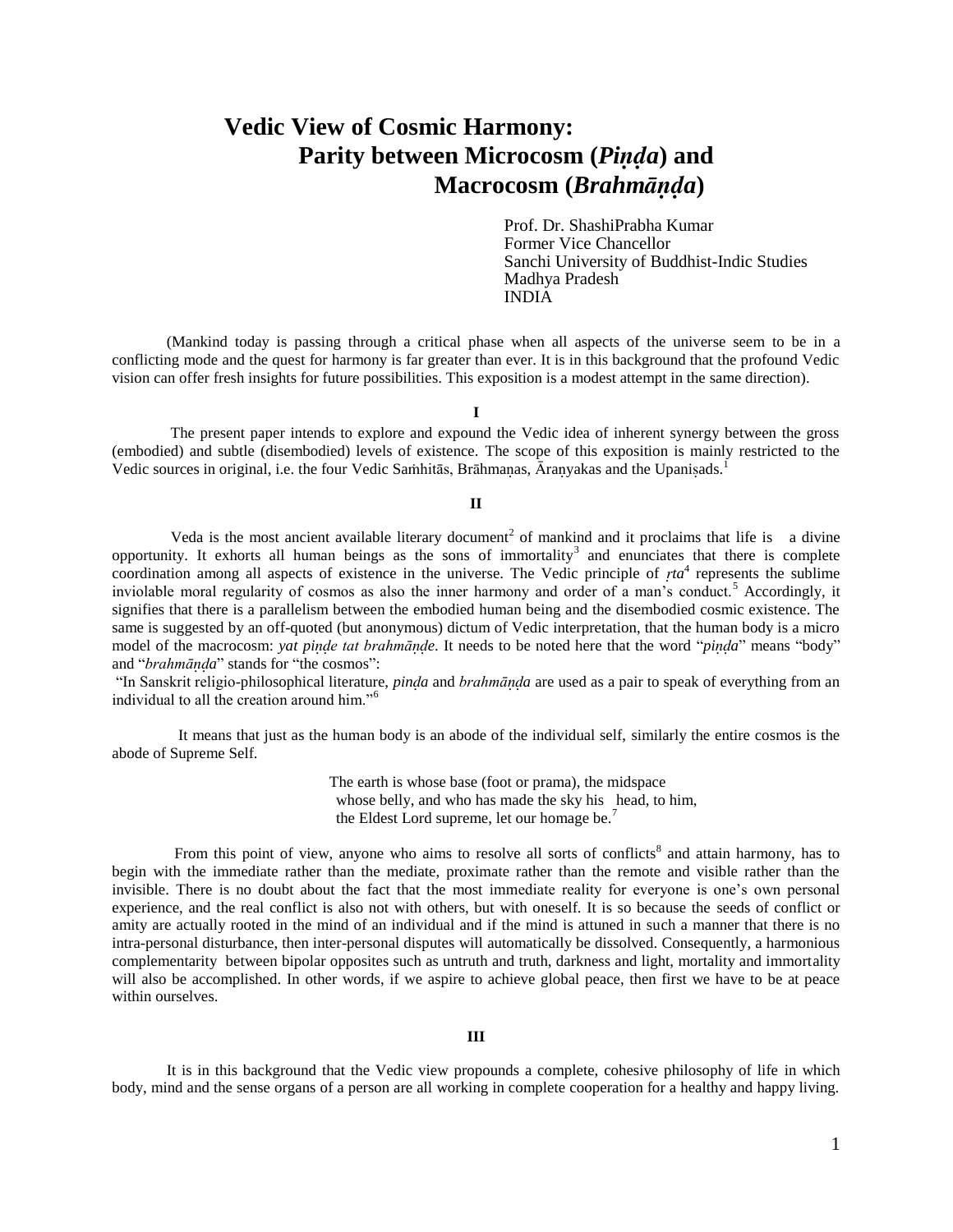Vedic Sahitas abound in such prayers where not only the physical health is aspired for, but the mental strength and spiritual power is also sought as follows:

> Whatever distressing lacuna I have in my vision, in my heart or in my thought, may the Lord Supreme remove that. May gracious to us be He, who is the Lord of the whole universe.<sup>9</sup>

 It must be re-iterated that to accomplish this goal of perfect harmony, one has to begin with one"s own self, i.e. to control and contain negative emotions such as anger, greed, hate and jealousy, as is manifested in following Vedic prayers:

May I never be swayed by (my weak impulses like) aversion.<sup>10</sup>

\* \* \* \* \* \* \* \* \* \*

Let no one so ever hate us.<sup>11</sup>

 On the other hand, positive feelings such as universal empathy, global concord and cosmic goodwill need to be strengthened as is expressed in the following Vedic verses:

> May there be proper understanding with our own people, proper understanding with strangers; O twins divine (Aśvinau), may both of you develop proper understanding among us here.<sup>12</sup>

\* \* \* \* \* \* \* \* \* \*

I hereby bring about unity of your hearts and unity of minds, free from malice. May each one of you love the other as a cow loves its new-born calf. $^{13}$ 

\* \* \* \* \* \* \* \* \* \*

Let my mind be always enlivened by noble and righteous resolves.<sup>14</sup>

 It is also noteworthy here that the Vedic view is not prescriptive, it does not enjoin one to act in a certain way, rather it directs one for self-motivation and exhorts to first elevate oneself through auto-suggestions like the following and then seek divine help for the same:

O evil thought, go far away, why do you suggest abominable things. Get away !<sup>15</sup>

\* \* \* \* \* \* \* \* \* \*

Whoever, our hostile kin or an outsider, wants to destroy us, May all the Devas discomfit him! $16$ 

#### **IV**

 There is no denying the fact that universal conflict between evil and good, ignoble and noble is eternal. There are several depictions of this constant struggle<sup>17</sup> in the Vedic literature which narrates it in the form of a battle between divine and demonic forces (*devasura-sagrāma*).<sup>18</sup> But actually this struggle is only metaphorical in the sense that there is an inner essence to the literal depiction; it emphasises upon the supremacy of right over wrong, light over darkness and immortal spirit over mortal physicality.<sup>19</sup>

 More importantly, this tussel is not only in the outer physical world, but also in the inner mental space of every human being, so the Vedas propose an optimistic outlook according to which truth always prevails over falsity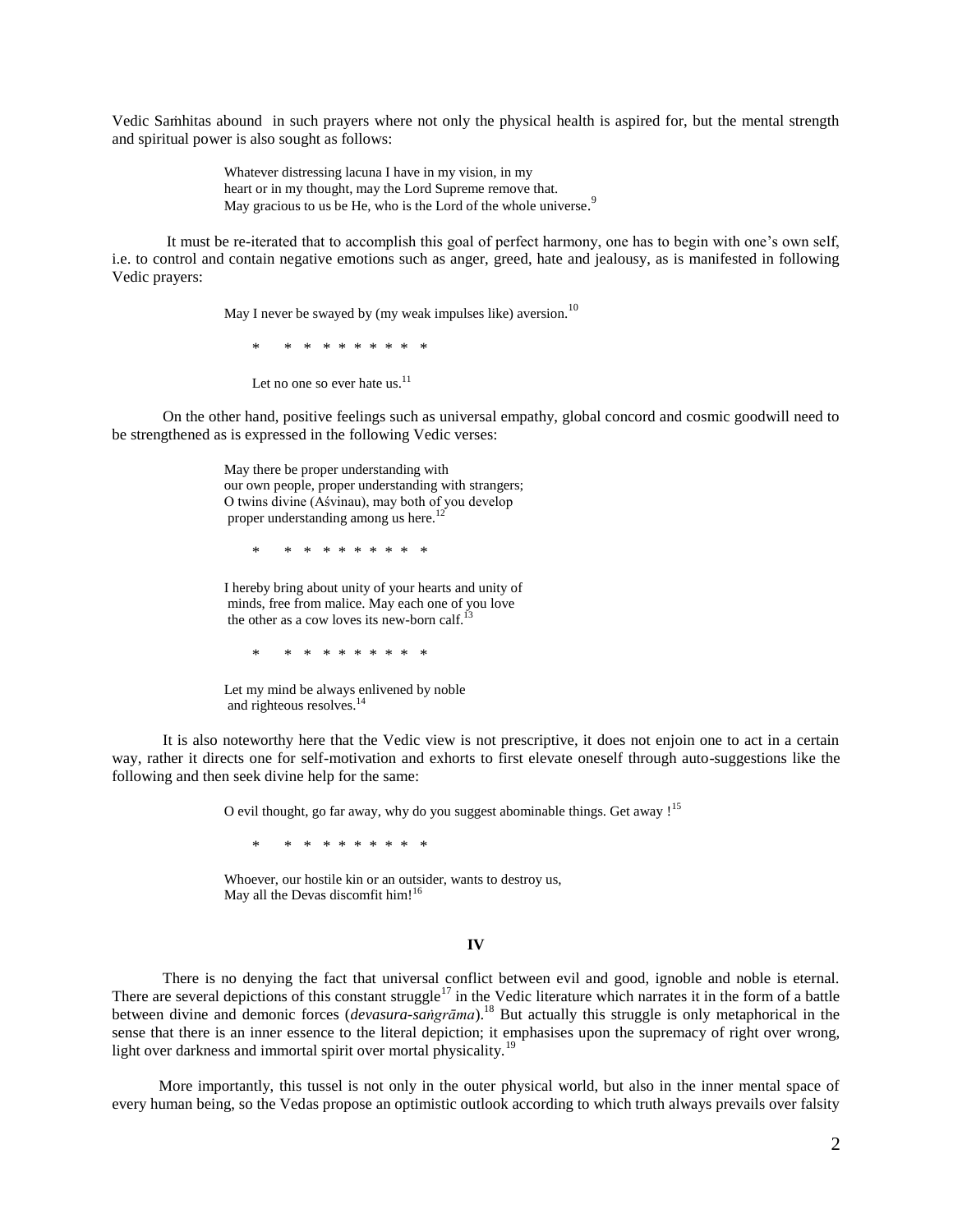and light over darkness; that is why an alert human being crosses over from untruth towards truth<sup>20</sup> and there is always a transition from darkness to light:

Darkness is replaced with the luster of light. $^{21}$ 

 It is this positive message of Vedic sources which can guide humanity in its search for a holistic development and also provide an everlasting link between both the realms: personal as well as global. Therefore, the well-known Vedic prayer for cosmic peace actually culminates in an explorative journey for self-enrichment:

> May the sky be peaceful; may the mid-space be peaceful; may the earth be peaceful; may the waters be peaceful; may the annual plants be peaceful; may the forests be peaceful; may all the bounties of Nature be peaceful; may the knowledge be peaceful; may all the things be peaceful; may there be peace and peace only; **may such a peace come to me** ! 22

 The ultimate phrase of this prayer "may that peace come to me which is pervading the whole cosmos" is actually the clue for resolution of all inner conflicts. It means that there is peace throughout the external world, provided there is peace within one"s own heart since no idea of harmony can be actualized if one is mentally disturbed.

 According to Vedic view, a human being is the most fortunate one, who, inspite of possessing several animal instincts, can overcome all of these and transform himself totally, so much so that his ascent and upliftment can take him to the level of divinity.<sup>23</sup> In a Rgvedic verse, six such embodied animal instincts are desired to be thwarted:

> O Lord of resplendence, destroy the evil feelings, whether these come in the fiendish garb of an owl, or of an owlet, or of a dog, or of a wolf, or of a falcon or of a vulture.<sup>24</sup>

These six negative attitudes respectively symbolize six creatures other than human beings such as follows:

| $\bullet$ | darkness   | <->                           | owl     |
|-----------|------------|-------------------------------|---------|
| $\bullet$ | anger      | $\left\langle -\right\rangle$ | owlet   |
|           | • jealousy | <->                           | dog     |
| $\bullet$ | lust       | $\left\langle -\right\rangle$ | wolf    |
| $\bullet$ | pride      | $\left\langle -\right\rangle$ | falcon  |
| $\bullet$ | greed      | $\lt$ ->                      | vulture |

Significantly it is implied herein that such degrading inner instincts are more harmful than the external enemies, because these endanger the saner aspect of humanity. At the same time, it is only given to the human beings that they can first distinguish between good and evil and then overcome the later by strengthening the former.

So, it is envisaged in Vedic sources that the finest formula for resolving a conflict between vice and virtue begins from within each one of us; those who know their immortal inner being, they are truly the knowledgeable ones, because only they are capable of realising the essence of Supreme global power:

> They who recognize the Lord Supreme in Purusa (the embodied man), they know the Paramesthi(the Lord of the highest abode). He, who knows the Paramesthi and he who knows the creator (Prajāpati); Those who know the eldest Lord Supreme (Jyestha Brahma), they come to know the Skambha (the support of the universe).<sup>25</sup>

#### **V**

As already mentioned, human body is held to be the microcosm and is stated to be the sacred substratum of immortal spirit in Vedic view. It is said to be the most coveted creation of the divine: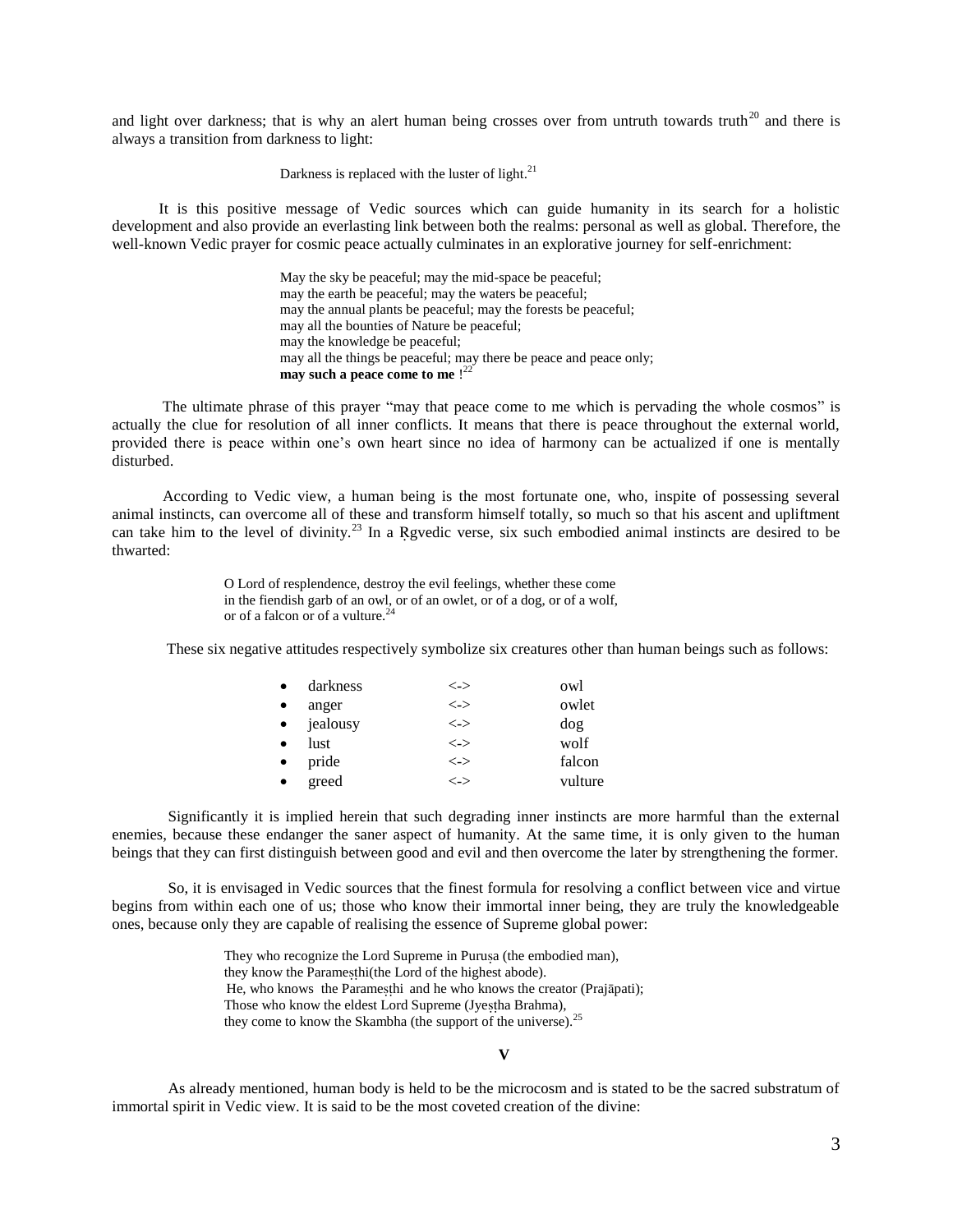Having fused the mortal man complete, the divine forces entered the human form.<sup>26</sup>

\* \* \* \* \* \* \* \* \* \*

For all deities are dwelling within (the human body), as cows stay in a cow-stall.<sup>27</sup>

The human body is ordained as the first and foremost means for fulfilling one's obligations<sup>28</sup> to oneself, to the family and society at large; it is held to be the most superior model of complementarity and coordination among its different parts. It is therefore held to be a sacred dwelling for different divine faculties:

With eight circles and nine gates or portals impregnable is the castle of the enlightened ones. Therein lies the golden chest, conductor to the world of bliss-encompassed by brilliant light.  $(astā-cakrā=$ eight basic building materials of body, see Taitt.  $\bar{A}$ ranyaka (1.27, 2-3) (*tvak*=skin; *asrak*=blood; *mānsa*=flesh; *meda*=fat; *asthi*=bone; *majjā*=marrow; *śukra*=semen and *oja*=glow), (*Nava*   $dv\bar{a}\bar{a}$  = Nine portals- seven in head: 2 eyes, 2 ears, 2 nostrils, 1 mouth opening and 2 below for urine and feces).<sup>2</sup>

In another Vedic verse, it is stated that thirty three gods have entered the human body, just as these divine forces have formed the cosmic abode of the Supreme Self.<sup>30</sup> Therefore, he who knows this body (*pia*), verily knows the cosmos (*brahma*).

The significance of human body in Vedic tradition is beautifully delineated in a narrative of Aitareya Upaniad as follows:

When the creator was requested by the gods to provide them with an abode through which they could enjoy food etc., he first brought a cow"s body before the divine forces to inhabit, and they disapproved of it. Thereafter he brought the body of a horse, but the divinities did not like it too. Finally the lord brought human body and they all shouted happily: This is perfect, this is good. Then he asked all the divine forces to enter different parts of the human body.

Fire becoming speech entered the mouth. Air becoming breath entered the nostrils. Sun becoming sight entered the eyes. Directions becoming sound entered the hearing organ. Herbs and plants becoming hair entered the skin. Moon becoming mind entered the heart. Death becoming exhalation (*apāna*) entered the navel. Water becoming semen entered the generative organ.<sup>31</sup>

It is therefore, that the human body represents the whole cosmos; it needs to be respected and cared for, but only as a means to the ultimate goal of self-realization and not only as an end in itself. The value of mortal human body lies in the fact that it is an abode of the immortal self. The same is succinctly stated in the Katha Upanisad as follows:

> Know this Self to be the rider, **the body to be the chariot**, the intellect to be the charioteer and the mind to be reins.

The senses are the horses, and the sense objects are the path on which they run. One who is united with the self, the sense and the mind is called the enjoyer. $32$ 

The Veda proclaims that human life is a rare gift wherein all the three regions of the cosmos are represented; the highest or uppermost part of human body is in fact the parallel of the celestial sphere, the middle portion symbolizes midspace while the lower part indicates the terrestrial earth. Anyone who realizes the spiritual secret of this splendor bestowed upon him in the form of human body, will not only be enabled to live a life of harmony amongst all parts of it but will also experience amity amidst the variety of existence within oneself; this sentiment is echoed in the following proclamation of the Yajurveda:

> O Man! I lay heaven and earth within you, I lay midspace in you. Live the life of amity and harmony amidst the bounties of Nature. Help the needy, show cordiality even to those who envy you. $33$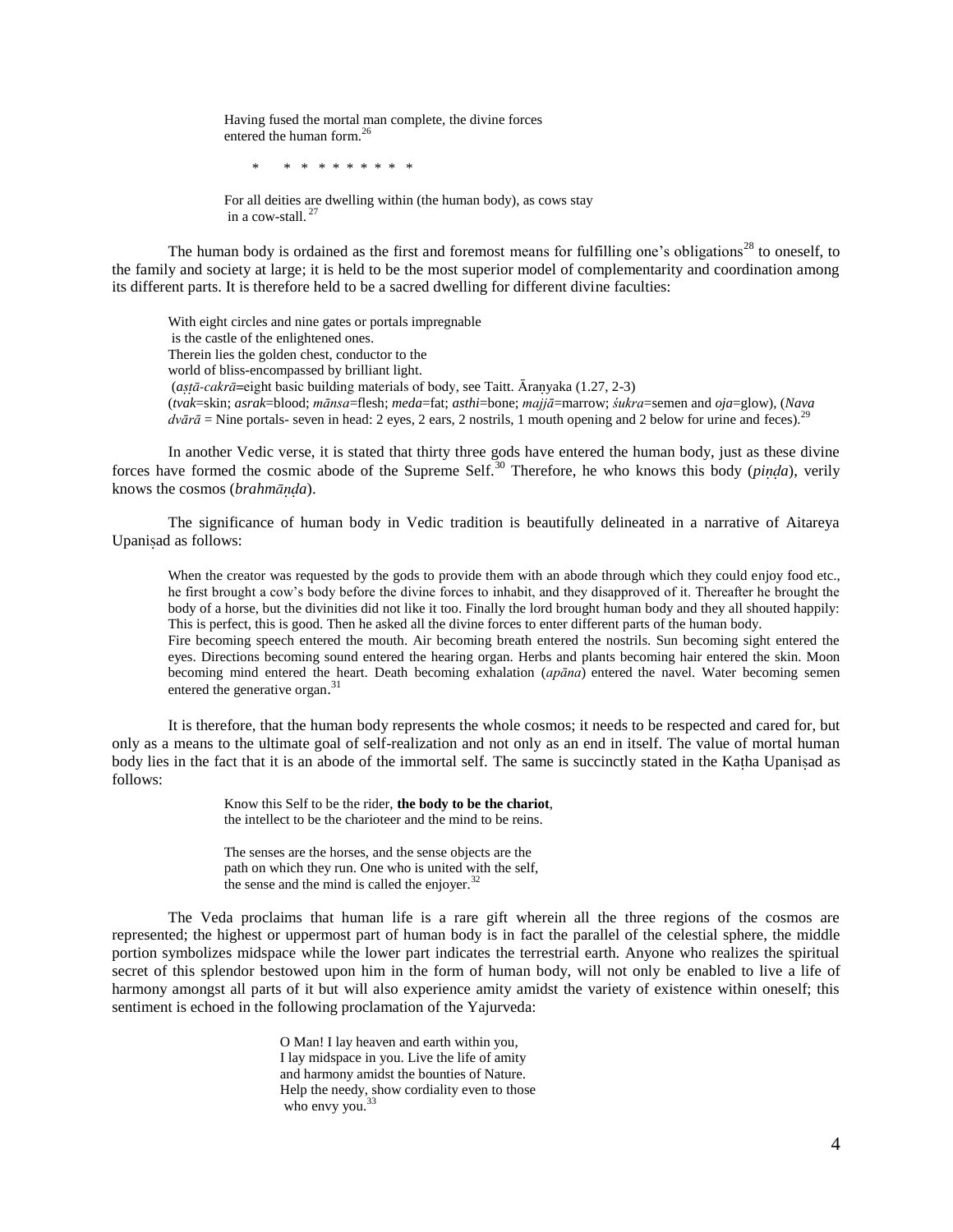In accordance with the above, the Vedic view propounds that once the individual is at peace with himself, he can proceed on the path of happiness for others around him. The first significant outcome of this positive attitude is genuine gender-equality; the seemingly eternal conflict between male and female is not real in Vedic view, because both male and female are held to be twin aspects of the same reality. As per Vedic cosmogony, the Supreme Being divided himself in two equal halves in the beginning of creation.<sup>34</sup>

Needless to say that one of the most disturbing problems of human existence today is the widely prevalent gender-conflict. So, the Vedic idea of perfect parity between male and female is an important source in the direction of cosmic harmony.<sup>35</sup> According to Vedic delineation, there is complete equality between both the sexes; none is better or worse half- there are just two equal halves of the same substance.<sup>36</sup> This is more eloquently expressed in the Vedic marriage ceremony wherein a perfect companionship between the husband and wife is solicited; so much so that they are said to act like a single unit, that is why both of them are designated as *dampatī*<sup>37</sup> (two owners of the house) after marriage. In fact, marriage in Vedic view is said to be an inseparable bond which is undertaken to accomplish all the religious duties together for the welfare of family and society and ultimately for the fulfillment of a higher goal in life, i.e. *dharma* (=obligation). It is not without reason then that the wife is stated to be *dharmapatnī* (=lawful partner in sacred rituals, since she occupies a more exalted status in the familial role), while the husband is held to be merely a *grhapati* (=householder).<sup>38</sup>

# **VII**

This brings us to the point of pleasure and good, desired and the desirable, i.e. *preyas* and *śreyas* to use the Vedic terms. The Vedic view does not deplore enjoying the physical pleasures of life but exhorts the humanity to practice restraint in every field of life; this restrained and regulated conduct at micro and macro levels is expressed through the terms *ta* and *satya* in Vedic philosophy. Accordingly, *ta* represents cosmic order at the global level while *satya* suggests moral strength at the individual level; both of these principles are stated to be originated from the blazing *tapas*<sup>39</sup> (=spiritual fire, purifying and refining human nature<sup>40</sup>) of the Supreme. It is re-affirmed in Atharvaveda that *ta*, *satya*, *tapas* and many more such values are lodged in the different limbs of the Supreme Being (*skambha*):

> In which part of him the austerities (*tapas*) abide; in which part of him the eternal law (*ta*) is laid; where the vow (*vrata*); in which part of him resides the faith (*śraddhā*); in which part of him is the truth  $(satya)$  well established.<sup>41</sup>

There is no doubt about the fact that the contemporary consumeristic attitude has taken us to an alarming level of ecological imbalance while the Vedic view propounds a balance between indulgence (*bhoga*) and abstinence  $(y \bar{q}g a)^{42}$  so that there is harmony between the external Nature as well as internal nature:

> Enjoy it, knowing full well that it will have to be renounced. Do not be greedy. To whom do the riches belong?

This fine formula for enjoying the bounties of Nature without harming or exploiting the ecosphere is another aspect of Vedic view, complementary to cosmic harmony which is expressed in such Vedic prayers as the following one addressed to mother earth:

> Whatever I dig from thee, O Mother Earth, May it have quick growth again; Purifier, May we not injure thy vitals or thy heart!<sup>43</sup>

Here earth is depicted as a personified form of all the natural resources which actually symbolize cosmic existence. But the emotional bond between a human being and the earth is worth emulating. Vedic view propounds a complete communion between man and Nature; the external as well as internal space have to work in unison because all forms of existence are intertwined in an integral relation.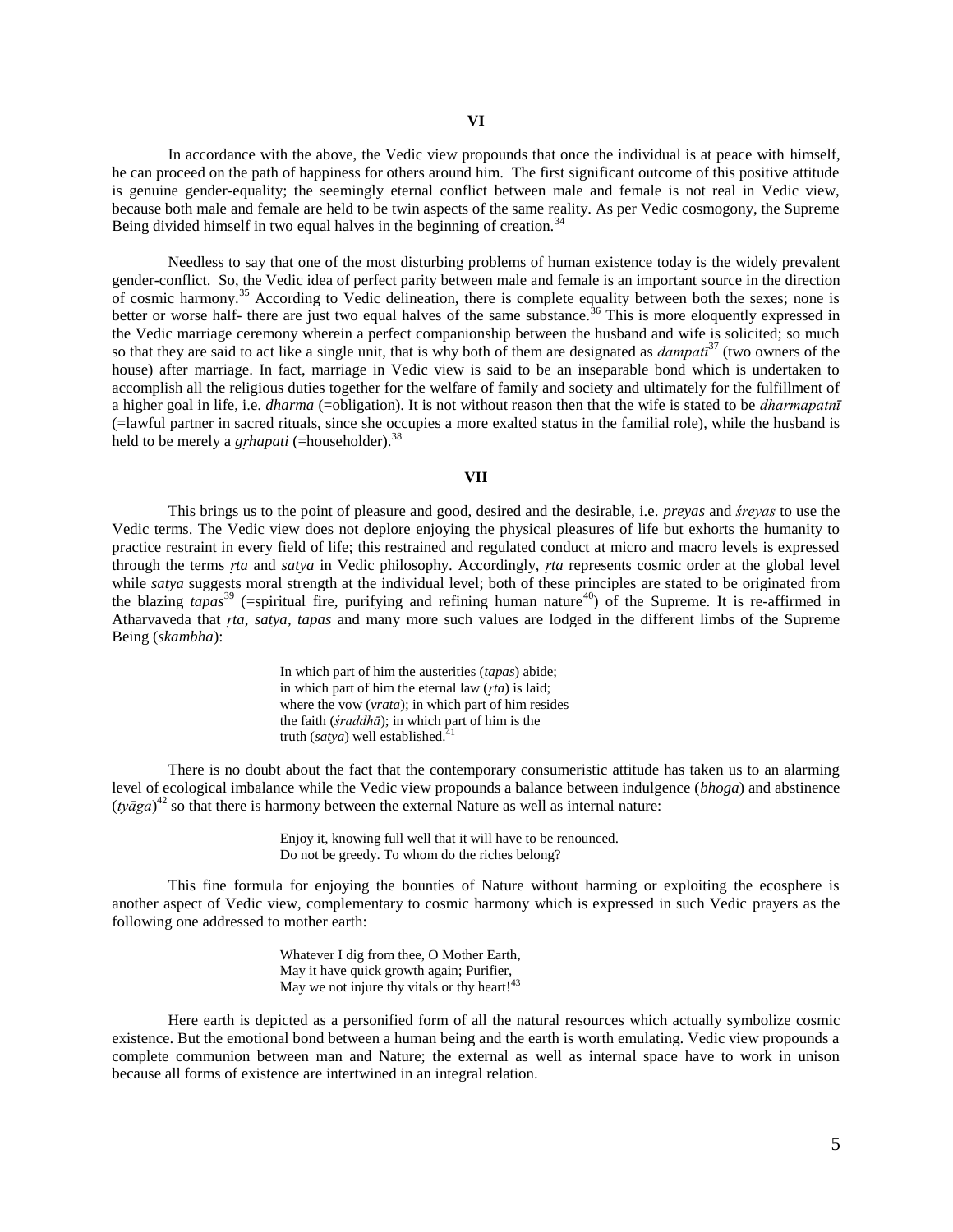It means that human beings across cultures should not only strive for conservation of natural resources but also have a genuine concern and practice a sense of respect towards them. In fact, the totality of an inclusive view is much more relevant for cosmic harmony than the fragmented approach being adopted today. The traditional Vedic view in this regard is that the management of natural resources has to be based on inter-generational equity which is inherent in the Indian notion of three debts, i.e. *matraya*.<sup>44</sup> The same is very beautifully described by contemporary thinker in following words: "We have not inherited the land from our ancestors, we have borrowed it from our children<sup>"45</sup>

It is noteworthy that empathy for fellow-beings is the cornerstone of cosmic harmony, so the Vedic view aspires that:

May one person protect the other.<sup>46</sup>

According to Vedic philosophy, this type of feeling has to be inculcated by one and all, since the whole universe is just a single dwelling for all its inhabitants:

All this world is in fact the common nest. $47$ 

Therefore, Vedic prayers like the followings ones for a disease-free and healthy existence of all the residents of this universe are but natural:

> All beings around us are nourished and become exempt from disease.<sup>48</sup>

\* \* \* \* \* \* \* \* \* \*

May all the living beings of this world be free from diseases and be hail and hearty.<sup>49</sup>

The Veda in fact even goes beyond empathy among human beings and envisages sympathy and friendship for each and every being of the cosmos:

> May all the beings look at me with friendly eye. Thus may we all be looked at with a friendly eye.<sup>50</sup>

\* \* \* \* \* \* \* \* \* \*

Among those, whom I see and those, whom I do not see, may you cultivate friendship for me.<sup>51</sup>

It is in this background that welfare of bipeds as well as quadrupeds is desired for at several places in the Vedas:

Be the bringer of prosperity to our bipeds and quadrupeds. $52$ 

\* \* \* \* \* \* \* \* \* \*

May you grant happiness to our progeny and safety to our cattle.<sup>53</sup>

#### **VIII**

What follows from the above is that the Vedic view emphasizes upon an underlying unity of the entire cosmos; all the living and non-living beings are in fact various reflections of the same Supreme Reality which has manifested itself in many forms:

One is that which manifests in all.<sup>54</sup>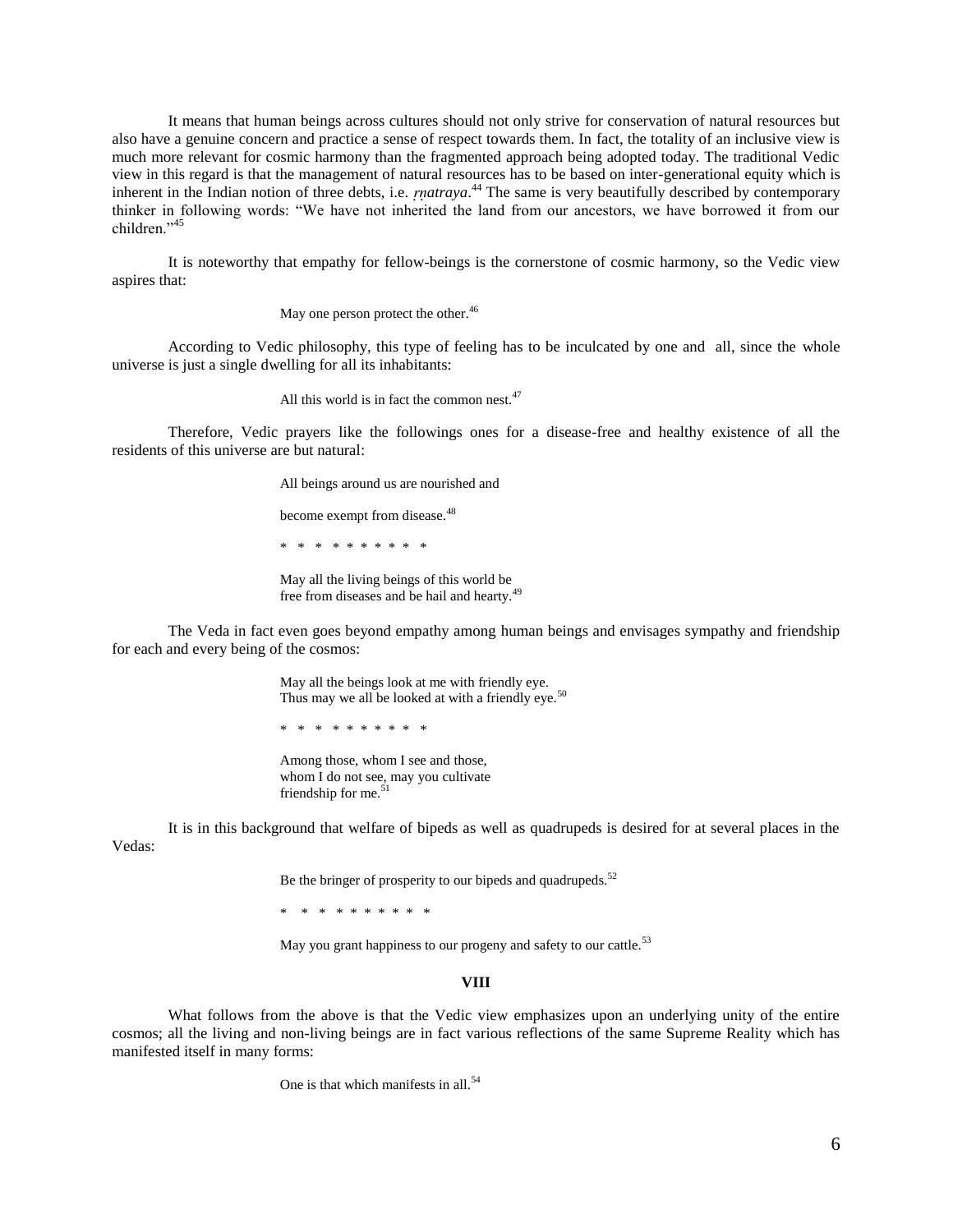\* \* \* \* \* \* \* In every figure of his creation, the resplendent Lord has been a model.<sup>55</sup>

Therefore, he who sees divinity in all the manifested forms of cosmos, has to respect each and every entity thereof.

Another aspect of mutual care and concern in Vedic view is expressed through the principle of sacrifice (*yaja*) which is a key concept for cosmic harmony. The principle of *yaja* is also operating at both the levels: individual as well as global. The individual  $yajña$  is an internal process wherein the human body itself is the altar, speed, sight, vitality and mind are the various priests.<sup>56</sup> At the cosmic level, *yajña* is being performed by several forces of Nature like Sun, fire, air, water, earth and sky etc. A sense of genuine gratitude towards all these natural forces impels one to offer his best for them, so that they too shower their choicest blessings on mankind in return. This reciprocal gesture known as "*yaja*" in Vedic tradition is the secret of ecological balance and spiritual satisfaction. The universe is created, sustained and destroyed through the cosmic principle of *yaja*. That is why the Vedas proclaim "*yajña*" to be the best of actions<sup>57</sup> which is said to be the fulfiller of all desires. Accordingly each householder is supposed to observe five types of daily *yajas* through which the supreme knowledge (*brahmayaja*), divine forces (*devayaja*), ancestors including one"s parents (*pityaja*), fellow human beings and the guests (*nryajña* or *atithiyajña*) as well as all other living beings (*bhūtayajña*) are propitiated.<sup>58</sup>

**IX**

Another significant concept of Vedic philosophy is the triple interpretation of all its verses, namelyspiritual (*dhytmika*), atmospheric (*dhidaivika*) and material (*dhibhautika*). It implies that there is an inherent amity amongst the grossly physical, the supra-physical or the middle and last but not least, the subtle spiritual level. Accordingly, whatever takes place within oneself, is known as *adhytama*, <sup>59</sup> i.e. the self, mind, sense organs and vital air etc. which are dwelling within the body are included in this category. But the same divine forces which have been interpreted as *adhytma* earlier, can also be explained as *adhidaivata* when they are pervading the external physical world. So the Sun, moon, air, planets, sky etc. – these are all *dhidaivata* in nature.<sup>60</sup> The third term *adhibhta* denotes all other living beings, who represent these divine forces at gross material level.<sup>61</sup> For example, fire can be interpreted in these three ways such as follows:

- (i) from *adhytma* point of view, it is speech within the body
- (ii) at the *adhidaivata* level, it is the subtle, deified fire as also the physical and visible fire which burns
- (iii) from *adhibhūta* aspect, it represents the embodied speaker<sup>62</sup>

This provides for an integral insight into the comprehensive vision of Vedas and also paves a path for a broader understanding of the text within its proper context.

# **X**

To sum up, it may be said that the Vedic philosophy presents a holistic vision of the universe in which the individual as well as global realms are held to be two ends of the same single thread. From this point of view there is an essential unity between the two levels of existence since an embodied individual being is held to be the micro model of the disembodied macro-cosmic universe. Accordingly, whatever takes place at the personal level, does definitely affect the universal existence. Therefore each one of us is potentially capable as well as morally responsible for our own individual state of being and also of the world around us. Let us then conclude by the following Vedic verse wherein universal goodness is sought:

> O Gods ! may we listen with our ears to what is good, and, O Holy Ones ! see with our eyes what is good; and may we, with firm limbs and bodies, offering praise-songs to you, enjoy the divinely ordained term of life.<sup>63</sup>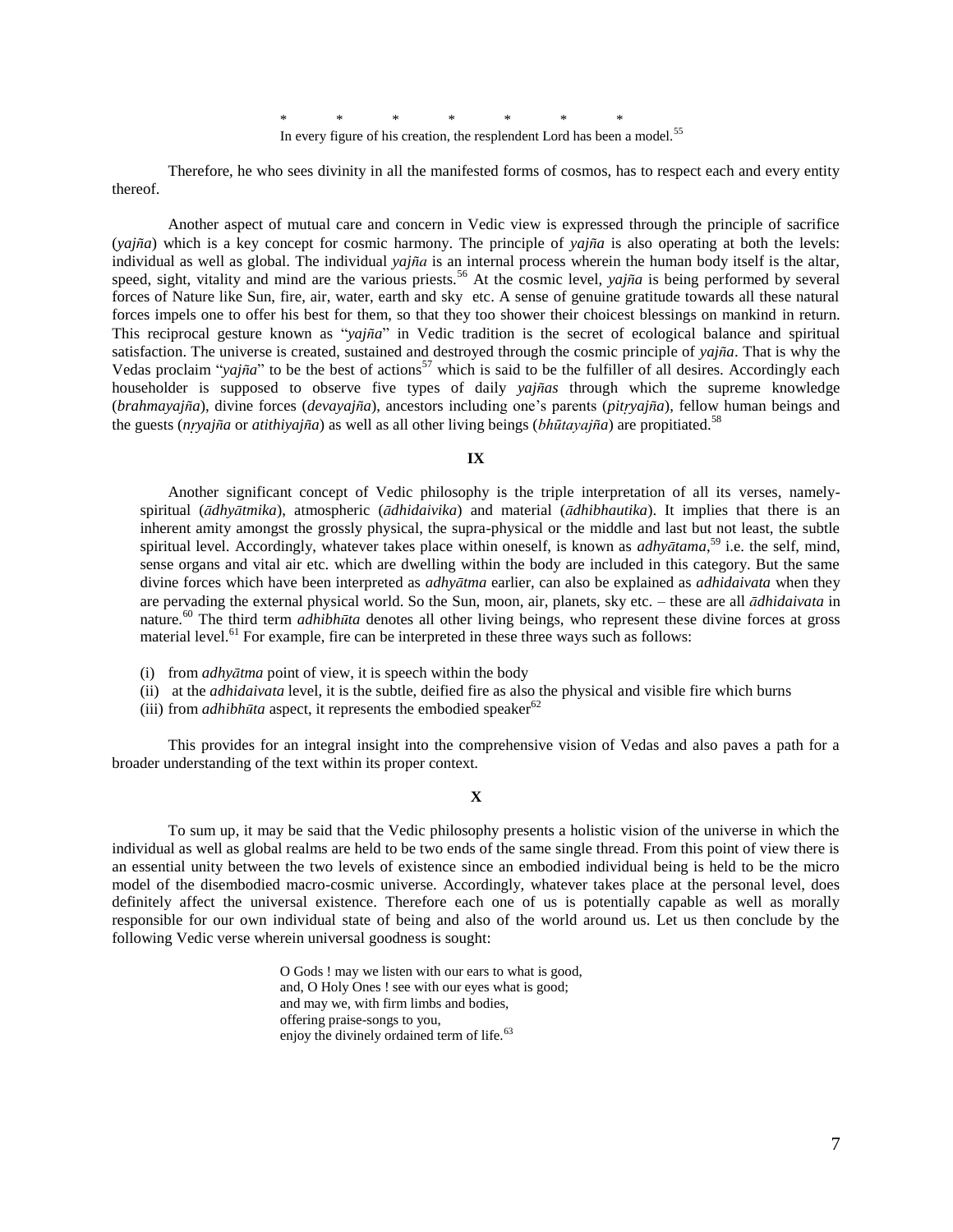# **End Notes:**

 $\overline{a}$ 

6 Ashok Aklujkar, "The Pandits from a Pinda-Brahmānda Point of View", in The Pandit, ed. Axel Michaels, (Manohar, New Delhi, 2001), p.42.

7 *Yasya bhūmi pramānatarikmutodaram.*

*Diva yaścakre mūrdhāna tasmai jyehāya brahmae nama.* Atharvaveda, 10/7/32

8 J Krishnamurti, "All our lives are in contradiction, and therefore in conflict, either the conflict born of trying to conform, conflict through fulfillment, or the conflict engendered by social influence. Conflict does produce a certain result by the use of the will, but conflict never is creative". "Is What You Call Conflict", in Speaking Tree, Times of India, 10 June, 2013, p. 14, Abridged from his first dialogue in Rome, 1986. (Courtesy: KFI)<br>Pray a chidrary asksuse hydrogens manage vātitumari hybe

*Yanme chidra cakuo hdayasya manaso vātita bhaspatirme taddadhātu.*

*a no bhavatu bhuvansya yaspati*. Yajurveda, 36/2 10

 *Mo aha dviate radham*. gveda, 1/50/13 11

- *Mā no dvikata kaścana*. Atharvaveda, 12/1/24
- 12 *Sajāna na svebhi sajānam araebhi.*
- *Sajñānam aśvinā yuvam ihāsmāsu ni yachatam.* Atharvaveda, 7/52/1

13 *Sahdaya sāmanasyam avidvea komi va.*

*Anyo anyamabhi haryata vatsa jātamivāghnyā.* Atharvaveda, 3/30/1

14 *Tanme manah śivasakalpamastu.* Yajurveda, 34, 1-6

15 *Paro*"*pehi manaspāpa kimaśastāni śasasi*. Atharvaveda, 6/45/1

16 *Yo na svo*"*rao yaśca nihyo jighsati.*

- *Devsta sarve dhrvantu*. *Smaveda*, 1872
- 17 *Aśmanvatī rīyate sa rabhadhvam ut tihata pra taratā sakhāya.*

*Atrā jahāma ye asann aśevā śivān vayam ut taremābhi vājān*. gveda, 10/54/8

18 Vide Śatapatha Brāhmaņa, 11/1/6/10

19 *Asato m sad gamaya* 

*Tamaso m jyotir gamaya* 

*Mrtyor mā amrtam gamaya.* Brhadāranyaka Upanisad, I.3.28

- 20 *Idamahamanttsatyamupaimi*. Yajurveda, 1/5 21
- $Jvotis\bar{a}$  bādhate tamah. Rgveda,10/127/2 22

*Dyau śntirantarika śānti pthivī śāntirāpa śntiroadhya śnti*

*vanaspataya śntirviśve dev śntirbrahma śnti sarva śnti śāntireva śānti sā mā* 

*śntiredhi*. Yajurveda, 36/17

23  *Pthivyā ahamudantarikamāruham antarikāddivamāruham.*

*Divo nākasya phāt svarjyotiragāmaham.* Yajurveda, 17/67

[ 24 *Ulūkayātum śuśulūkayātu jahi śvayātumuta kokayātum.*

*Suparayātumuta gdhrayātu dadeva prama raka Indra*. gveda, 7/104/22

25 *Ye purue brahma viduste vidu paramehinam.*

*Yo veda paramehina yaś ca veda prajāpatim*.

*Jyeha ye brāhmaa vidus te skambhamanusavidu*. Atharvaveda, 10/7/17

26 *Sarva sasicya martya devā puruam āviśan*. Atharvaved*a*, 11/8/13 27

*Sarvā hyasmin devatā gāvo goha ivāsate*. Atharvaveda, 11/8/32

- 28 *Iya te yajiyā tanū*. Yajurveda, 4/13
- 29 *Aācakrā navadvārā devānā pūrayodhyā.*

*Tasyā hirayaya kośa svargo jyotiāvta*. Atharvaveda, 10/2/31

30 *Yasya trayastriśad devā age gātrā vibhejire*.

*Tān vai trayastriśad devān eke brahamvido vidu*. Atharvaveda, 10/7/27

31 *Tbhyo gmnyatt abruvanna vai no'yamalamiti*. *Tbhyo'śvamnayatt abruvanna vai* 

*no*"*yamalamiti. Tbhya puruamnayatt abruvan sukta bateti puruo vva suktam. T abravdyathyatana praviśateti*.

Agnirvāgbhūtvā mukham prāviśadvāyuh prāno bhūtvā nāsike prāviśadādityaścaksurbhutvāksinī prāviśaddiśah śrotram *bhtv karau prviśannoadhivanaspatayo lomni bhtv tvaca prviśaścandram mano bhtv hdaya prviśanmtyurapno bhūtvā nābhi prāviśadāpo reto bhūtvā śiśna prāviśa*. Aitareya Upaniad, I.2-4

<sup>1</sup> Jan Gonda, Vedic Literature, A History of Indian Literature, Vol. I, Part I, (Wiesbaden, 1975). 2

S. Radhakrishnan, Indian Philosophy, Vol. I, Sixteenth Impression, (Oxford University Press, New Delhi, 2007), p.63. 3

*ivantu viśve amtasya putrā*. gveda, 10/13/1 4

P.V. Kane, History of Dharmaśāstra, Vol. IV, II Edition, (Bhandarkar Oriental Research Institute, Poona, 1973), p.2.

<sup>5</sup> Shashiprabha Kumar, "Ethical Concepts in the Vedas" in Self, Society and Value: Reflections on Indian Philosophical Thought, ed. Shashiprabha Kumar, (Vidyanidhi Prakashan, Delhi, 2005), p.28.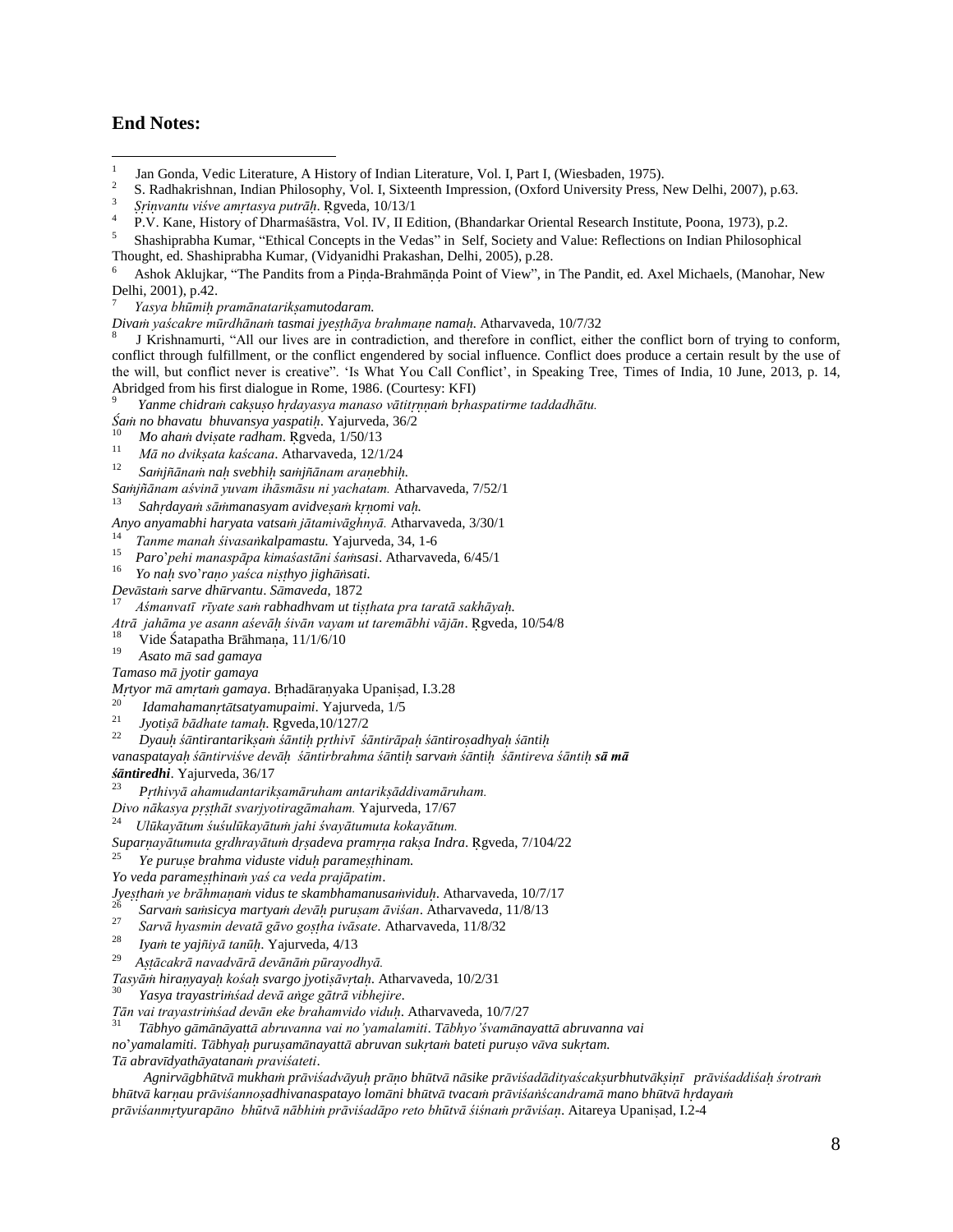<sup>32</sup> *Ātmāna rathina viddhi śarīra rathameva tu.*

*Buddhi tu sārathi viddhi mana pragrahameva ca*.

*Indriyāi hayānāhurviayāsteu gocarān*.

*Ātmendriyamanoyukta bhoktetyāhur mania*. Kaha Upaniad, 1/3/3-4

33 *Antaste dyāvāpthivī dadhāmyantardadhāmyurvantarikam*

*Sajūrdevebhiravarai paraiścāntaryāme maghavan mādayasva*. *Yajurveda*, 7/5

34  *Sa vai naiva reme*, *tasmādekākī na ramate*; *sa dvitīyamaicchat.*

*Sa haitāvānāsa yathā strīpumāsau saparivaktau*;

*Sa imamevātmāna dvedhāpātayat, tata patiśca patnī cābhavatām.* 

-Brhadārayanka Upanisad, 1/4/3

35 Shashiprabha Kumar, "Indian Feminism in Vedic Perspective", Journal of Studies on Ancient India, Vol.1, Nos.2-4, USA,  $(1998)$ , pp.141-152

<sup>36</sup> *Tasmdidamardhavgalamiva sva*. Bhadrayaka Upaniad, 1/4/3

37 *Ihemāvindra sa nuda cakravākeva dapatī*. Atharvaveda, 14/2/64

38 *Patn tvamasi dharmaha*" *ghapatistava*. Atharvaveda, 14/1/51 39

*ta ca satya cābhiddhāt tapaso*"*dhyajāyata.* gveda, 10/190/1

40 A. C. Bose, Hymns from the Vedas, (Asia Publishing House, Bombay,1965), p.7.

41 *Kasminnage tapo asyādhi tihati kasminnaga tamasyādhy āhitam*.

*Kva vrata kva śraddhāsya tihati kasminnage satyamasya pratihitam*.

-Atharvaveda, 10/7/1

42 *Tena tyaktena bhujīthā m gdha kasya sviddhanam*. Yajurveda, 40/1

43 *Yatte bhūme vikhanāmi kipra tadapi rohatu*.

*Mā te marma vimgvari mā te hdayamarpipam*. Atharvaveda, 12/1/35

44 Shashiprabha Kumar, "Obligations Towards others: The Indian Perspective" in Breaking the Barriers: Essays in Asian and Comparative Philosophy, eds. Frank Hoffman and G. Mishra, (Asian Humanities Press, Fremont, USA, 2003), pp. 219-226.

45 Shashiprabha Kumar, "Ecology and Conservation in the Bhūmisūkta of Atharvaveda" in Facets of Indian Philosophical Thought, (Vidyanidhi Prakashan, Delhi, 1999), p.63

46 *Pumān pumāsa paripātu viśvata*. gveda, 6/75/14

47 *Yatra viśva bhavateyakanīam*. Yajurveda, 32/8

48 *Viśva pua grāme*"*smin anāturam*. gveda, 1/114/1

[ 49 *Sarvamijjagadayakma suman asat*. Yajurveda, 16/4

50 *Mitrasyha caku sarva bhutni samkantām. Mitrasya caku samkmahe*. Yajurveda, 36/18

51 *Yāśca paśyāmi yāśca na teu mā sumati kdhi*. Atharvaveda, 17/1/7

52 *Śa no bhava dvipade śa catupade*. gveda, 10/85/43 53

*a na kuru prajbhya abhaya na paśubhya.*Yajurveda, 36/22

54 *Eka vā ida vibabhūva sarvam*. gveda, 8/58/2

55 *Rūpa rūpa pratirūpo babhūva*. gveda 6/47/18

56 *Vgvai yajasya hot*, *cakurvai yajasydhvaryu*, *pro vai yajasyodgt*, *mano vai*  yajñasya brahmā. Brhadāranyaka Upanisad, 3.1.3-6

57 *Yajño vai sresthatamam karma.* Śatapatha Brāhmana, 1/7/3/5

58 *Adhyāpana brahmayaja pityajastu tarpaa*.

*Homo daivo balirbhūto nyajo*" *tithi pūjana*. Manusmti, 3/70

59 *Tadetat catupd brahma vk pda pra pda*, *caku pda*, *śrotra pda*

*ityadhyātmam.* Chāndogya Upaniad, 3/18/2 60

*Athādhidaivata agni pādo vāyu pāda*

*Āditya pāda diśa pāda ityadhidaivata*. Chāndogya Upaniad, 3/18/2

61 *Yasya sarvāi bhūtāni śarīra…..ityadhibhūtam.* Bhadārayakya Upaniad, 3/7/15 62

Shripad Damodar Satavalekar, Vaidik Vyākhyānamālā, (Hindi), (Swadhyaya Mandal, Pardi, n.d.), pp.1-5 63

*Bhadra karebhi śuyma dev*

*Bhadra paśyemkbhir yajatr*

*Sthirairagair tuuvnsas tanbhir*

*Vyaśema devahita yad yu.* Smaveda, 1874